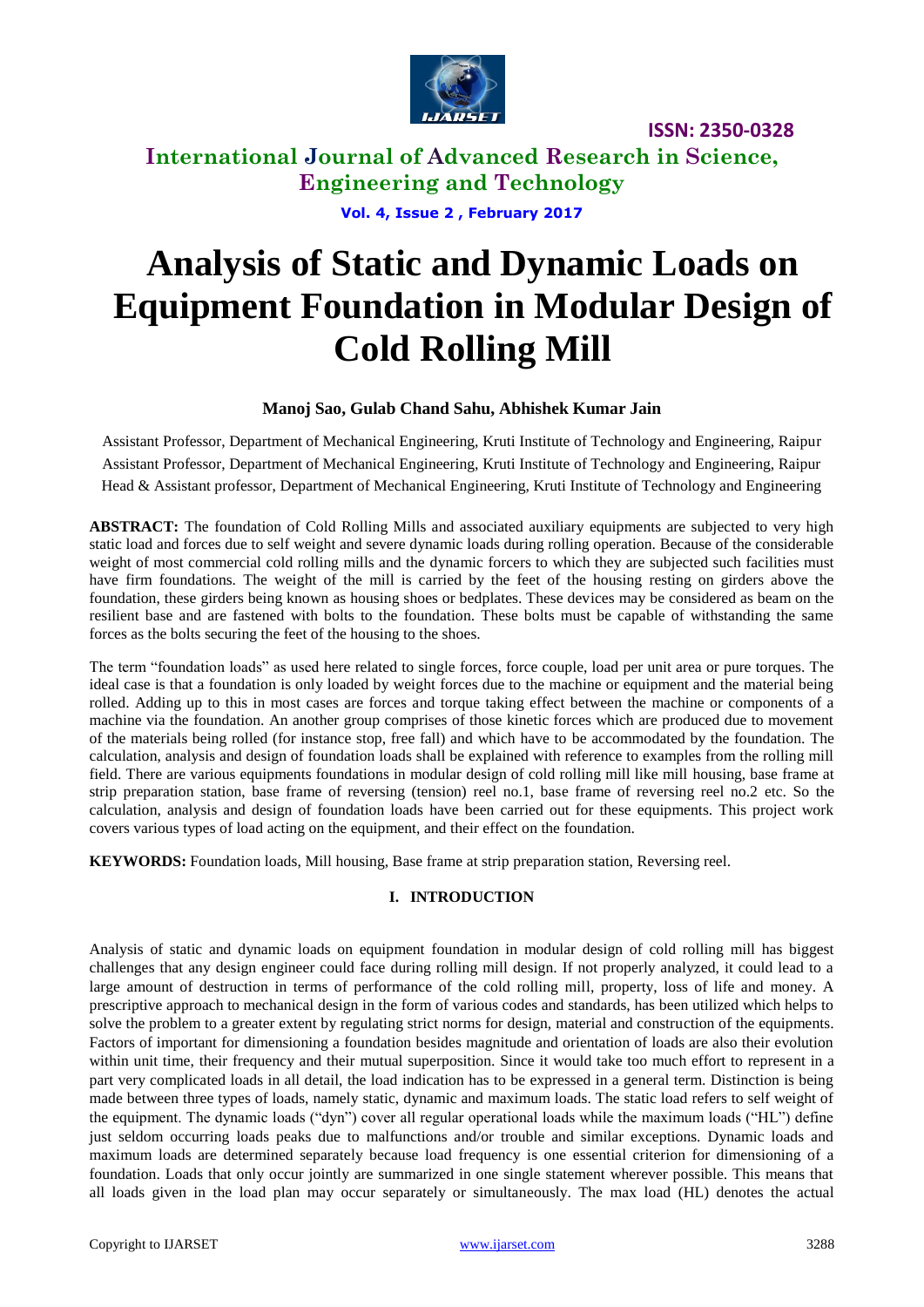

### **Vol. 4, Issue 2 , February 2017**

maximum load exposure of the foundation and hence has to comprise all static and kinetic load components that are taking effect in case of a trouble or malfunction.

#### **II. COLD ROLLING MILL**

The present work involves Static and dynamic loads on the foundation of modular frames of compact rolling for cold rolling mill (CCM). Basically there are three types of loads acting on the mill foundation. The loads are static loads, dynamic loads, and maximum load. Static load refers weight of the equipment. Dynamic load comes in to the picture mainly because of cylinders actuation. These cylinders produce high dynamic load on the mill foundation. The effect of inertia is neglected. Maximum load comes because of malfunctions. The cold rolling mill is divided in 6 modules i.e. mill housing, base frame at strip preparation station, base frame of reversing (tension) reel no.1  $\&$  2, guard frame, chimney for fume exhaust system which is shown in fig. 1



Figure 1: High Reversing cold rolling mill modules & equipments

The important factors which affect foundation structures are due to operational troubles or malfunctions. This occurs when drives stops operating because a specified maximum or breakdown torque is reached, the overpressure relief valve of the hydraulic system, material bending, upsetting or breaking, use of simple low-caste component, Foundation breakage and fracture must be avoided by all means.

#### **A. Calculation of foundation loads**

Foundation loads are basically three types. Therefore it is required to define three different load classifications as under:

- [i] Static loads: These are loads that build up gradually over time, or with negligible dynamic effects, and act continuously and uniformly in just one direction and that are not subject to quick or frequent variation. This refers dead weight of the equipments and machines.
- [ii] Dynamic loads ("dyn"): These are loads which occur during operation of mill. This covers all loads which are produced by moving components.
- [iii] Maximum load (HL): This is the load which occurs suddenly due to trouble or maloperation.

The dynamic and maximum loads depend on various factors, especially on the speed of the process and the rigidity of the load exposed component. Safety factor has been taken to cover these influences. The essential rule for calculation and design of foundation loads will be explained with reference to examples from the rolling mill field.

**[a] Rolling mill stands**: When strip passes through the mill housing foundation loads are produced due to non-uniform roll torques (via the drive spindles) or longitudinal forces in the material being rolled (tension force in continuous rolling, compression force due to blocking of material heads in the pass line). Besides the rolling force that must be withstood by the mill housing, the housing is also subject to a tilting moment (M). This moment is attributable to the sum of two components  $M_1$  and  $M_2$  where,  $M_1$  is the moment acting on the stand from the mill drive as a direct result of rolling and  $M<sub>2</sub>$  is the moment resulting for forces acting on the rolls via the work piece, for example, the strip tensions. If the two spindle torques is equal and opposite,  $M_1$  will be zero. On the other hand,  $M_1$  will assume its largest values  $(M_{\text{max}})$  if only one roll is driven. The value of  $M_2$  may be computed from the product of the unbalance of the tensile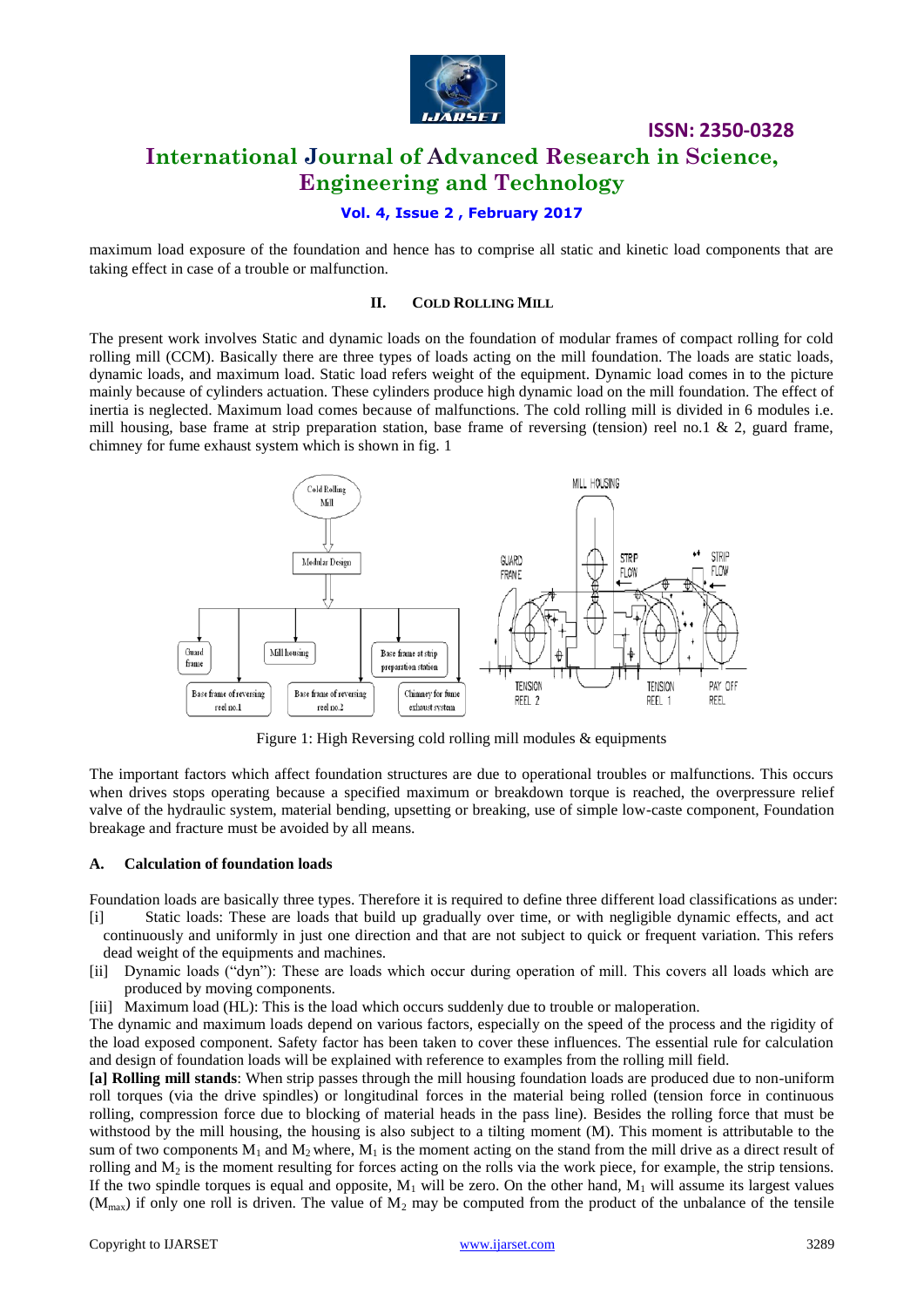

### **Vol. 4, Issue 2 , February 2017**

forces in the strip ( $F_A$  or R) and the elevation of the rolling plane above the housing shoe (C). The largest value of R in many cases can be equated to  $2M_{\text{max}}/D$ , see table 1, while in case of continuous stands a dynamic load can be calculated from roll tension strength at failure (calculated from high temperature strength  $\sigma_w$  and delivery area A<sub>1</sub>).



#### **Table 1: Various types of load plan.**

The tension strength at failure of the material  $F_R$  will be assumed as maximum load (HL) for single stands as calculated from high temperature strength and delivery area with impact 3. It is Also to be calculated for single stands is the compression force  $F_Z$  from the maximum torque and roll radius with impact factor 1.5, and the lower value ( $F_D$  or  $F_Z$ ) is to be stated as 'HL' in the load plan.

**[b] Gear units:** Load imposed on a foundation by gear units normally comprise the restoring torque of the gearbox. This torque is defined as the sum of input and output torque when input and output shaft turning in opposed direction, the difference between these torque when input and output shaft turning in same direction, see table 1.

**[c] Motors:** Electric motors can apply pure torque to the foundation only. The dynamic load will normally range between half and twice the rated torque. The maximum or breakdown torque, hence in most cases three times the rated torque, has to be assumed as maximum torque, see table 1.

**[d] Drive cylinder:** The dynamic load can be calculated from the operating pressure via the piston area. The maximum loads are assessed from the maximum pressure as set on the basis of an impact factor  $F_{ST} = 1.5$ , see table 1.

**[e] Crank drives:** Crank drive mechanisms are capable of producing forces of any magnitude due to toggle lever action, but force is mostly restricted by the load involved in normal operation, for instance by the weight of the raised components. The dynamic load can here be calculated via the weight with an impact factor  $F_{ST} = 2$  to 3.The crank rod stroke can be expected to be restricted in a maximum load case.

#### **III. LOAD ANALYSIS**

#### **A. Arrangement and Function of base frame at strip preparation station**

Base frame at strip preparation station is mounted between the pay off reel and reversing reel no.1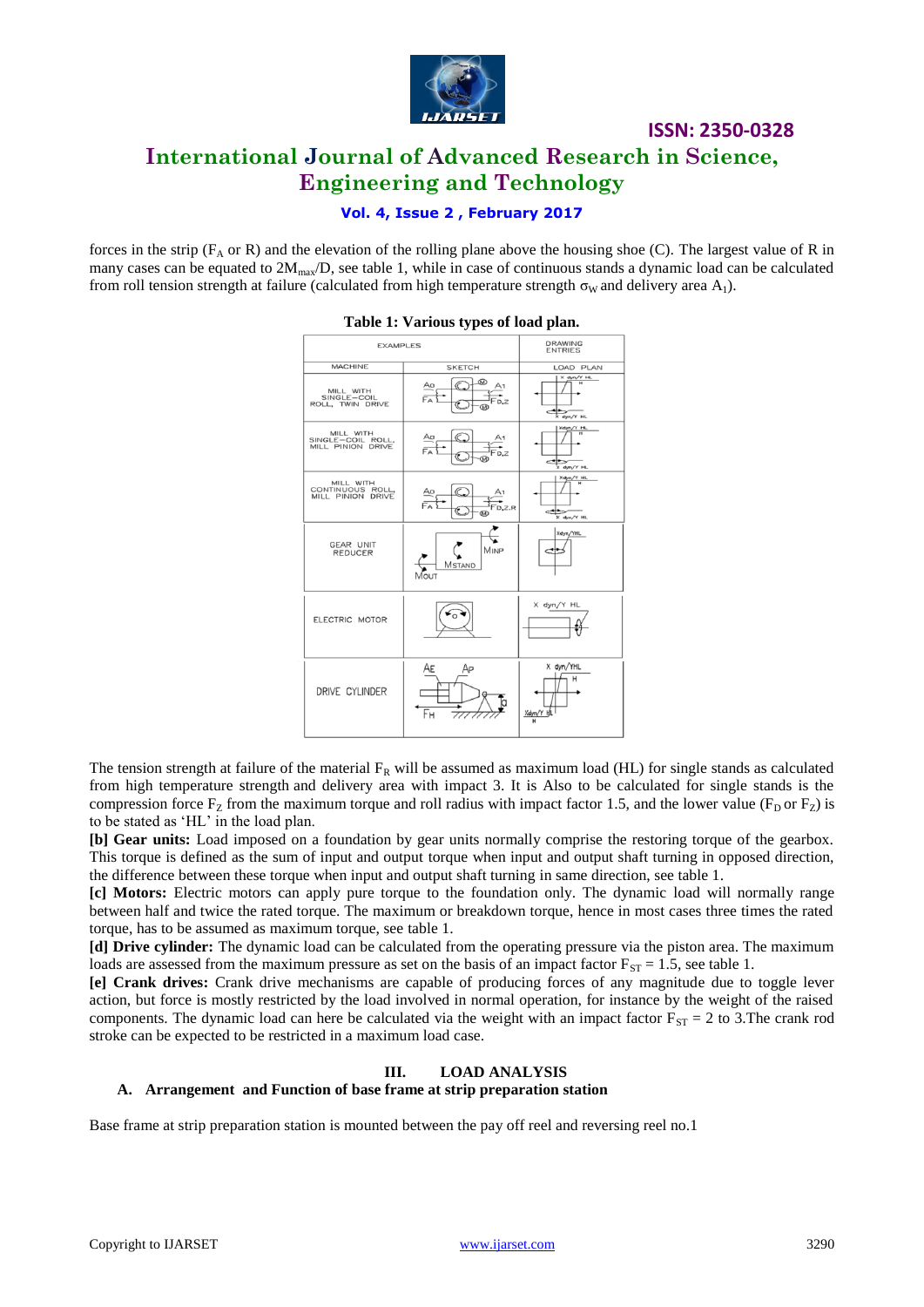

**International Journal of Advanced Research in Science, Engineering and Technology**

## **Vol. 4, Issue 2 , February 2017**



Figure 2: Base frame at strip preparation station equipments.

Base frame at strip preparation station provides supports for various equipments, see figure 2. 1. Driven hold down roll

- 2. The pay off reel outboard bearing support frame
- 3. Pivoting strip guiding table with coil peeler
- 4. Strip center control device
- 5. 3-roll pinch and leveling unit
- 6. Pivoting strip carryover table
- 7. Side guides
- 8. Deflector roll
- 9. Snubber roll no.1

#### **B. Load calculation of snubber roll no.1**

Snubber roll no.1 is placed at entry side of the reversing reel no.1. and it contains the outer wrap of the coil when tailing out.



Figure 3: Cylinder full collapsed and Expanded with Free body diagram

There are basically two position of the cylinder i.e. full collapsed and full expanded, see figure [3]. When cylinder is in full collapsed position, if it starts to expand and there is some obstruction to the bracket then whole force produced by cylinder is transferred to snubber cylinder hinge. This maximum force has tendency to topple the base frame at strip preparation station. We can calculate the contact force between bracket roll and tension reel 1(coil), stress in bracket, snubber roll hinge reactions.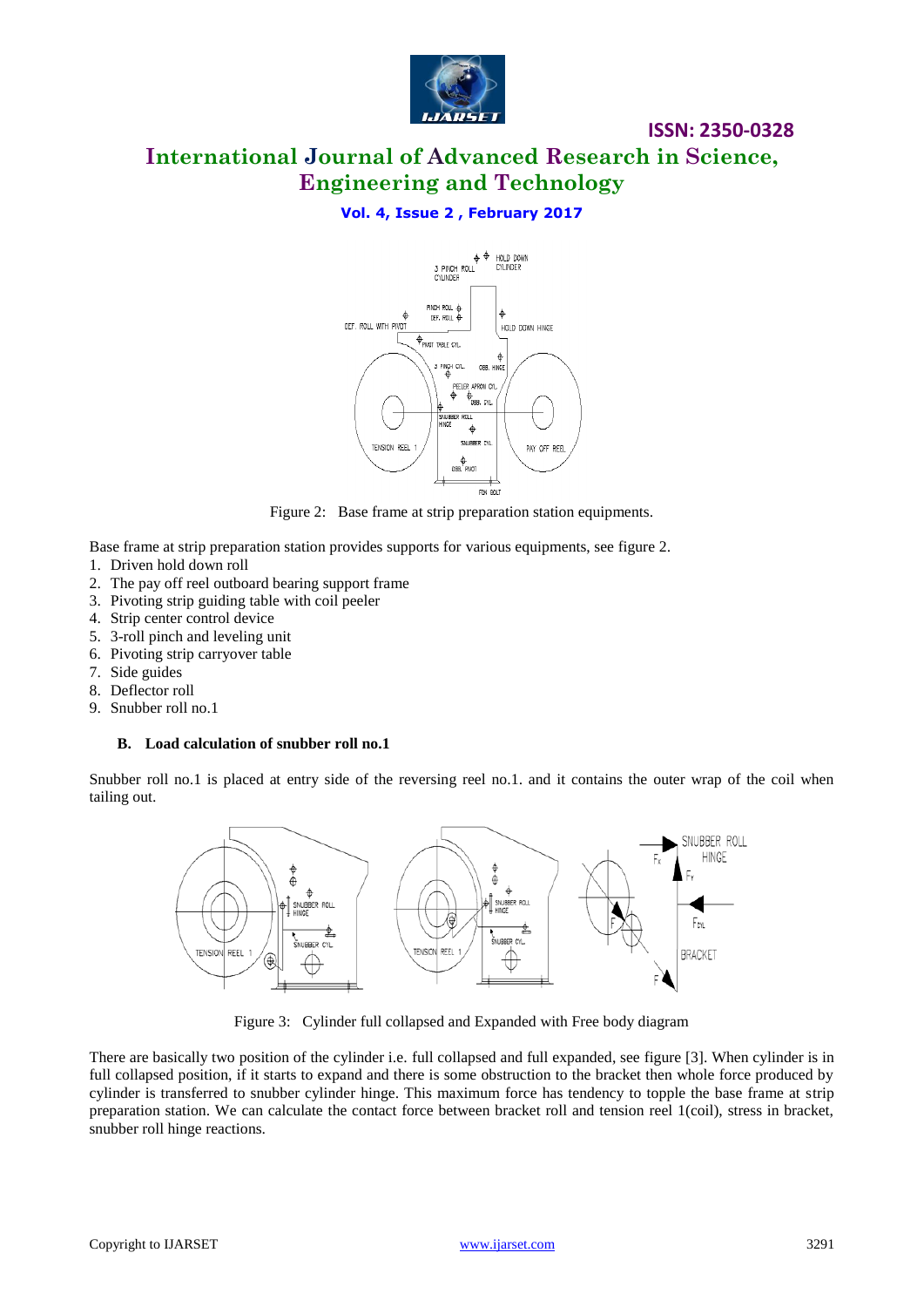

#### **Vol. 4, Issue 2 , February 2017**

#### **C. Load calculation of outboard bearing support**

Outboard bearing support is mounted on the preparation station base frame pivoting to the free end of the payoff reel mandrel and it Provides supports for the free end of the reel mandrel during rolling.



Figure 4: Cylinder (I) full collapsed, (II) full expanded.

There are basically two position of the cylinder i.e. full collapsed and full expanded, see figure [4]. When cylinder is in full expanded position, and there is some obstruction to the bracket then whole force produced by cylinder is transferred to outboard bearing cylinder hinge. This maximum force has tendency to topple the base frame at strip preparation station. We can calculate the contact force between bracket roll and payoff reel mandrel, outboard bearing hinge reactions. Calculate of contact force between bracket roll and payoff reel mandrel, see figure [5].



Figure 5: (I) Free body diagram of bracket, (II) Payoff Reel Mandrel.

#### **D. Load calculation of driven hold down roll**

Driven hold down roll is placed at entry side of the payoff reel. The hold down roll is used to aid the payoff reel in threading the head end of the strip to the preparation station.



Figure 6: (I) Cylinder full collapsed and expanded, (II) Free body diagram of bracket.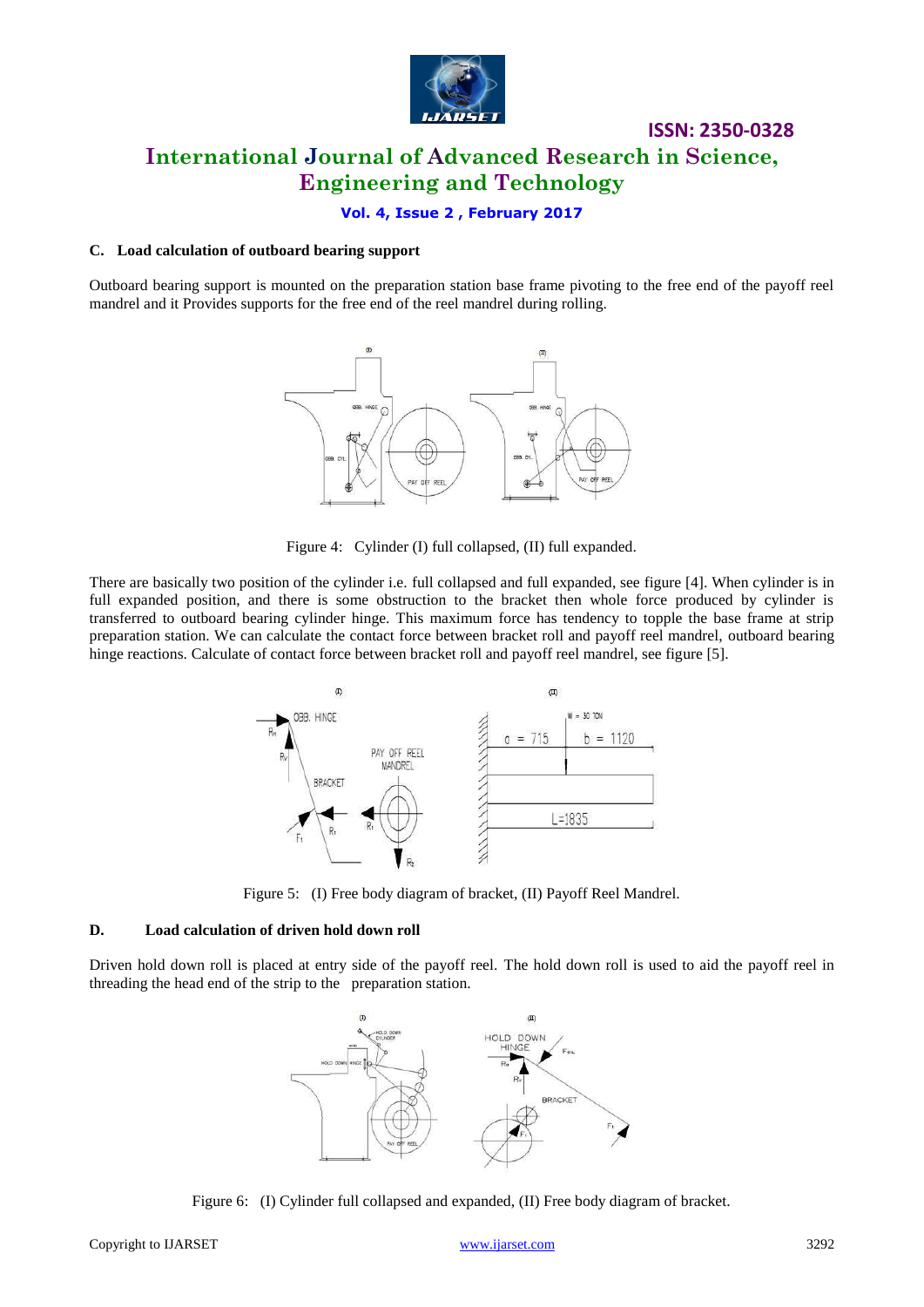

**ISSN: 2350-0328 International Journal of Advanced Research in Science,** 

**Engineering and Technology**

**Vol. 4, Issue 2 , February 2017**

There are basically two position of the cylinder i.e. full collapsed and full expanded, see figure [6]. When cylinder is in full expanded position, and there is some obstruction to the bracket then whole force produced by cylinder is transferred to hold down cylinder hinge. This maximum force has tendency to topple the base frame at strip preparation station. We can calculate the contact force between bracket roll and payoff reel (coil), stress in bracket, hold down hinge reactions.

#### **E. Load calculation of 3 roll pinch and leveling unit**

#### **Arrangement of 3 roll pinch and leveling unit**

3 roll pinch and leveling unit is placed at exit side of the payoff reel.

#### **Function of 3 roll pinch and leveling unit**

3 roll pinch and leveling unit is used to deflect and feed the head end of the strip to the mill and to straighten the head end of the strip by means of bending with the leveling roll shown in figure [7].



Figure 7: (I) 3 Roll pinch and levelling unit assembly, (II) Resultant load on Base frame at strip preparation station.

### **IV. Housing And Their Fastenig To The Foundation**

#### **A. General**

All the pressure of the metal on the rolls when rolling is taken by the stand housings. They are, therefore, required to be very strong and rigid. Two types of housing are most common: the closed top- in the form of a solid rigid frame, and the open top- with a removable cap. To position and ensure the correct alignment of the rolls, very rigid housings are utilized to accommodate the rolls and their chocks. Generally, for cold rolling operations, closed top housings are used since they provide greater rigidity in a more economical manner than the open top type. The windows are machined so that roll chocks can conveniently slide within them. Wear plates of hardened materials may be located on vertical faces of the windows to assist in preserving the proper roll alignment. To prevent lateral movement of the rolls, keeper plates or latches are used to tie the chocks to the mill posts. Closed-top housings are more rigid and cost less and their use is obligatory in all flat rolling mills and also in blooming, tube rounds and sometimes section mills. Open-top housings are not used if possible. They are used only in section mill when the stands are arranged in train, as in this case roll changing with closed-top housings would be extremely difficult.

#### **B. Calculation for tilting moment and the forces acting on the supports**

Apart from the rolling force that must be withstood by the mill housing, the housing is also subject to a tilting moment (M), see figure [8]. This moment is attributable to the sum of two components  $M_1$  and  $M_2$  where  $M_1$  is the moment acting on the stand from the mill drive as a direct result of rolling and  $M<sub>2</sub>$  is the moment resulting for forces acting on the rolls via the work piece, for example, the strip tensions.

If the two spindle torques are equal and opposite,  $M_1$  will be zero. On the other hand,  $M_1$  will assume its largest values  $(M_{\text{max}})$  if only one roll is driven. The value of  $M_2$  may be computed from the product of the unbalance of the tensile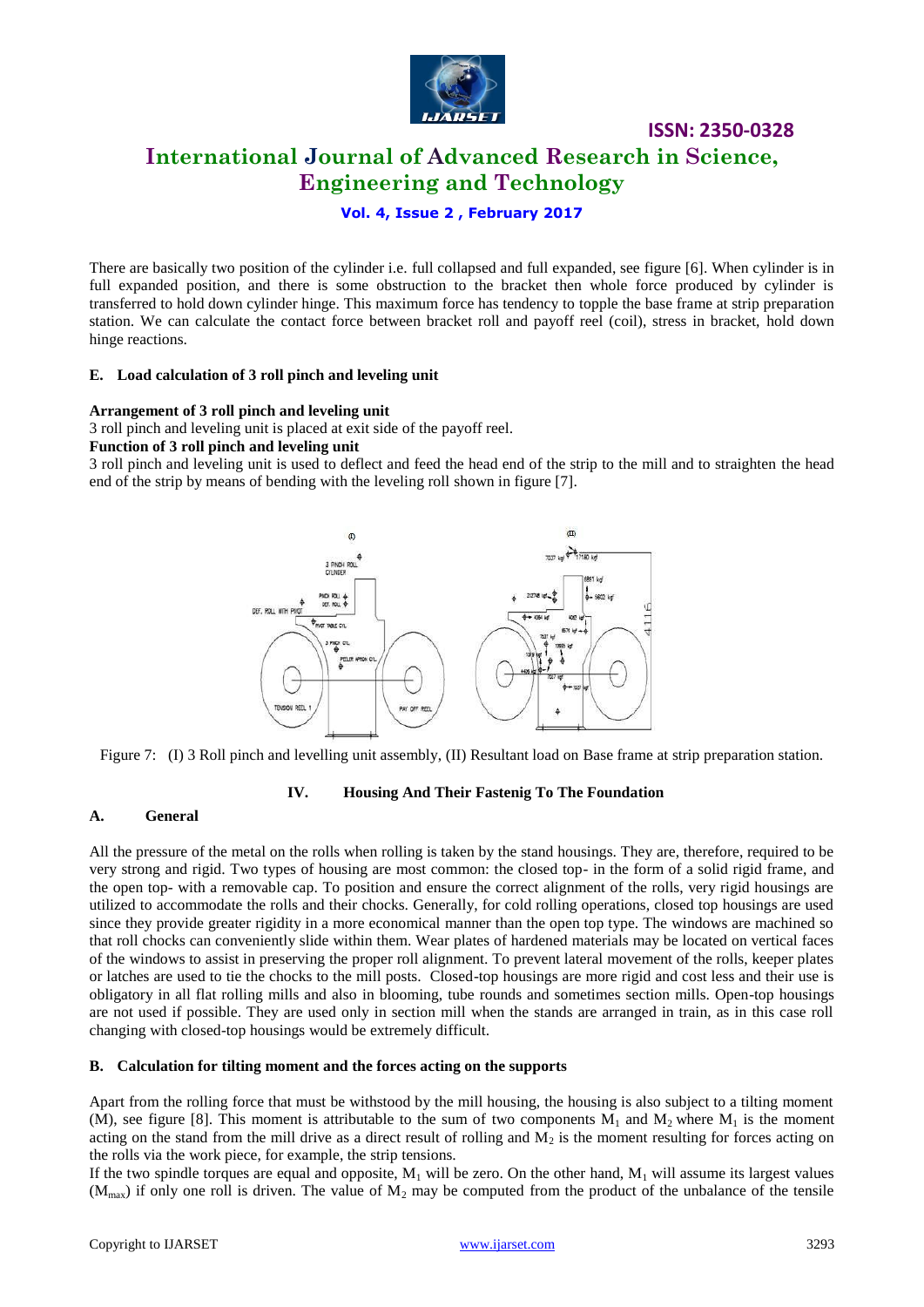

# **International Journal of Advanced Research in Science, Engineering and Technology**

### **Vol. 4, Issue 2 , February 2017**

forces in the strip (R) and the elevation of the rolling plane above the housing shoe (C). The largest value of R in many cases can be equated to  $2M_{\text{max}}/D$ .



Figure 8: (I) Forces on the mill housing, (II) Tilting forces acting along the work pieces.

#### **IV. GOVERNING EQUATIONS**

- [i] Resultant force  $(F) = F_H + F_V F_H =$  Horizontal force,  $F_V =$  Vertical force
- [ii] Tensile stress (σ)  $\sigma = M/Z$  M = Moment, Z = Section modulus
- [iii] Torque  $(T) = F x R R =$  Radius of mandral
- [iv] Deflection at load point  $(\delta_w) \delta_w = Wa^3/3EI E =$  Modulus of elasticity, I = Moment of inertia, W = Weight
- [v]  $I = (\pi/64) \times (D^4 d^4)$  Outer diameter of the shaft (D) Inner diameter of the shaft (d)
- [vi] Deflection at end point (maximum deflection) (δ)
	- $δ = Wa<sup>2</sup>(2a+3b)/6EI$

 $\delta = WL^3/3EI$ 

 $L =$  Length of shaft, a= Distance between the load and fix end, b= Distance between the load and free end

#### **V. RESULT AND DISCUSSION**

#### **A. The foundation load analysis of base frame at strip preparation station:**

The foundation load analysis of base frame at strip preparation station depends on the various types of equipments supported with this frame. There are basically three types of load acting on the foundation. When these all equipments are in static condition, then only static load comes in to the picture, similarly when these all equipments are in dynamic condition or working condition, then only dynamic load comes in to the picture. Heaviest load comes because of malfunction. The foundation load analysis of base frame at strip preparation station shows that there is resultant downward force acting on the foundation which is nullified by the ground. In this base frame there is a resultant force which is acting at a certain height which produces a moment on the base frame at strip preparation station. The tendency of this moment is try to topple the base frame. This tilting moment is restricted by using appropriate foundation bolt.

#### **B. The foundation load analysis of mill foundation:**

The mill housing is one of the most important units of cold rolling mill. In mill housing two work rolls and two backup rolls are used. The work rolls are provided with positive and negative bending, Actuated by hydraulic cylinders located in the bending blocks. The top back-up roll balance cylinders are located in the cylinder blocks which are mounted to the housing posts. The When strip passes between these two work rolls, there is a large amount of strip tension is produced. Strip tension is the main cause of tilting moment acting on the mill housing, and because of this tilting moment the mill housing is try to topple. To avoid this topple action we need a strong foundation bolt, which is designed according to the load acting on it.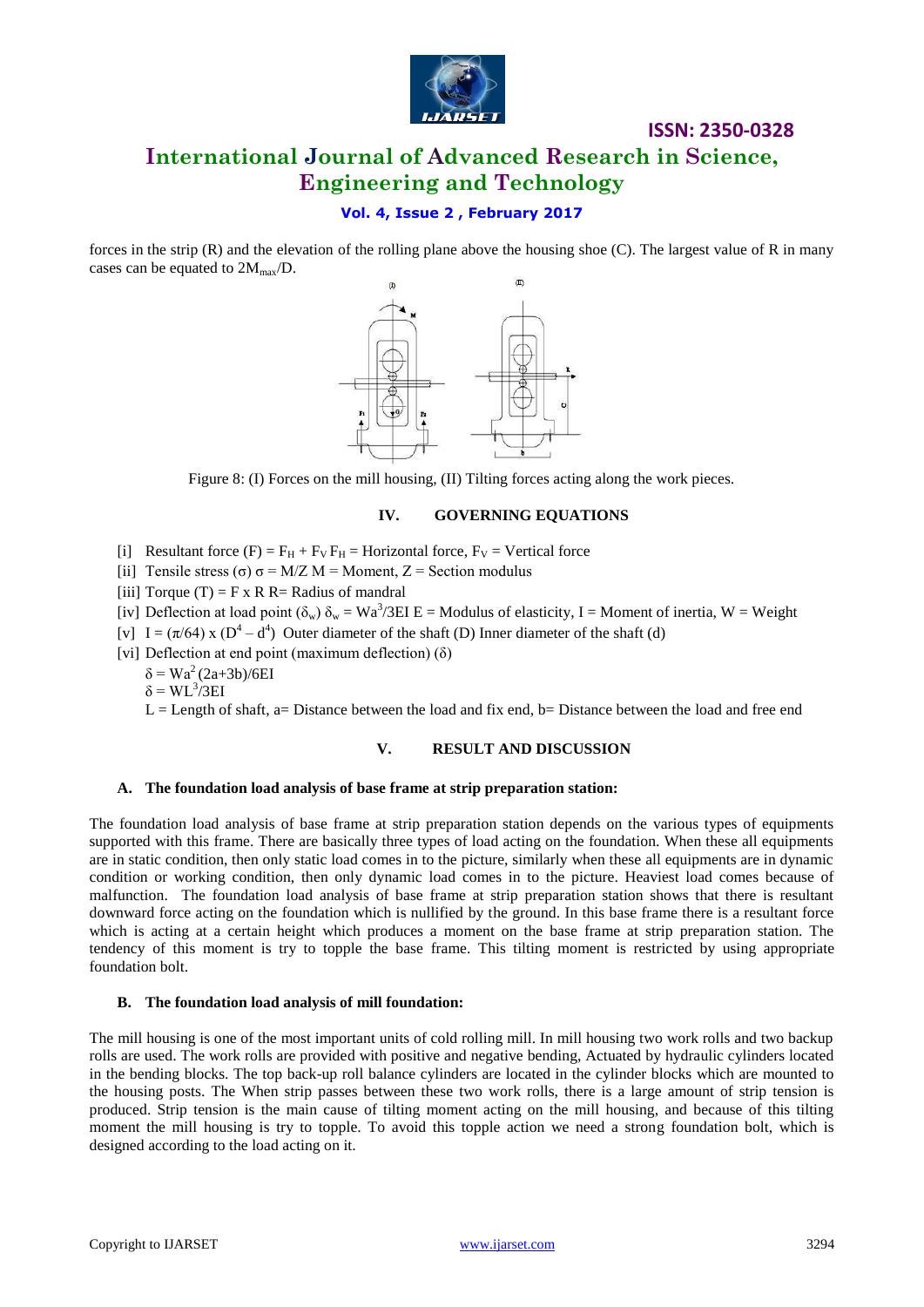

**Vol. 4, Issue 2 , February 2017**

| In Cylinder Analysis            |                       |                    |                  |              |  |  |
|---------------------------------|-----------------------|--------------------|------------------|--------------|--|--|
| <b>Types</b>                    | Pressure $(p)$ in bar | Diameter (d) in mm | Area (A) in $m2$ | Force in kgf |  |  |
| Snubber Roll No.1               | 140                   | 80                 | 5026.55          | 7037         |  |  |
| <b>Outboard Bearing Support</b> | 140                   | 100                | 7854             | 10996        |  |  |
| Driven Hold Down Roll           | 140                   | 125                | 12265.625        | 17180        |  |  |
| Pinch Roll Cyl                  | 140                   | 80                 | 5026.55          | 7037         |  |  |
| Deflector Roll Cyl (2 No.)      | 140                   | 50                 | 1963.495         | 5496         |  |  |
| Pivot Table                     | 140                   | 63                 | 3117.245         | 4364         |  |  |
| Peelar Apron Cylinder           | 140                   | 80                 | 5026.55          | 7037         |  |  |
| 3 Roll Pinch Cyl                | 140                   | 80                 | 5026.55          | 7037         |  |  |
| Snubber Roll No.2               | 140                   | 80                 | 5026.55          | 7037         |  |  |

#### **Table 2: Load Calculation**

| Table 3: Resultant loads on snubber roll no.1 & 2    |                          |                             |                                      |                                                |  |  |  |
|------------------------------------------------------|--------------------------|-----------------------------|--------------------------------------|------------------------------------------------|--|--|--|
| Total weight of the<br>base frame with<br>equipments | Total upward<br>reaction | Total downward<br>reaction  | Resultant vertical<br>reaction       | Total horizontal<br>reaction                   |  |  |  |
| 250 kN downward                                      | 358.08 kN                | $250 + 136.5 = 386.5$<br>kN | $386.5 - 358.08 = 28$<br>kN downward | 180 kN clockwise at<br>4.116 m, see fig. 3.13. |  |  |  |
| 40 kN downward                                       | 4404 kgf                 | 1520 kgf                    | 25 kN downward                       | 63 kN anticlockwise<br>at 1 m                  |  |  |  |

#### **VI. CONCLUSION**

There are various equipments foundations in modular design of cold rolling mill like mill housing, base frame at strip preparation station, base frame of reversing reel no.1 & 2, guard frame, chimney for fume exhaust system etc. We have found out the effect of these equipments on the foundation, and we have designed the foundation bolts so that the cold rolling mill foundation can easily withstand that static, dynamic and heaviest load, and the civil engineers can easily design the foundation with the help of these foundation loads.

#### **REFERENCES**

- [1] Tselikov, A.I., "Theory of calculation of forces in Rolling Mills" 1962, Chpt. 5, pp.120-122.
- [2] Roberts, W., "Cold Rolling of Steel", Marcel Dekker, 1978, Chpt. 3, pp. 68-70.
- [3] Tselikov, A. I., "Effect of external friction and tension on the pressure of the metal on the rolls in rolling", vol. 6, 1939, pp. 61-76.
- [4] William L.Roberts "Manufacturing engineering and materials processing/2", Cold Rolling of Steel.1938.
- [5] A.G.Davenport, "The application of statistical concept to the wind loading of structure", proc.Inst.Civil Engg. London, vol.19, 1961, pp. 449- 472.
- [6] Ginzburg Vladimir B.,"High-Quality Steel Rolling Theory and practice", Newyork, USA, Marcel Deker Inc.1993.
- [7] Maria Pia Repetto, Giovanni Solari, "Wind Engineering and Industrial Aerodynamics" Equivalent static wind action on vertical structures, 2004, vol. 92, pp. 335-357.
- [8] D.Stirling and S.Sevin, "Combined simulation and knowledge- based control of a stainless steel rolling mill", 1991, pp. 353-366.
- [9] Bland, D. R. and Ford, H., "The calculation of roll force and torque in cold strip rolling with tensions," Proc. Inst. Mech. Eng., 1948, Vol. 159, pp. 144-153.
- [10] Basavanna, B.M., Joshi, V.H. and Prakash, S., "Dynamic bearing capacity of soils under transient loading." Bull. Indian Soc. Earthquake Tech., 1974, Vol.2, No. 3, pp. 67-84.